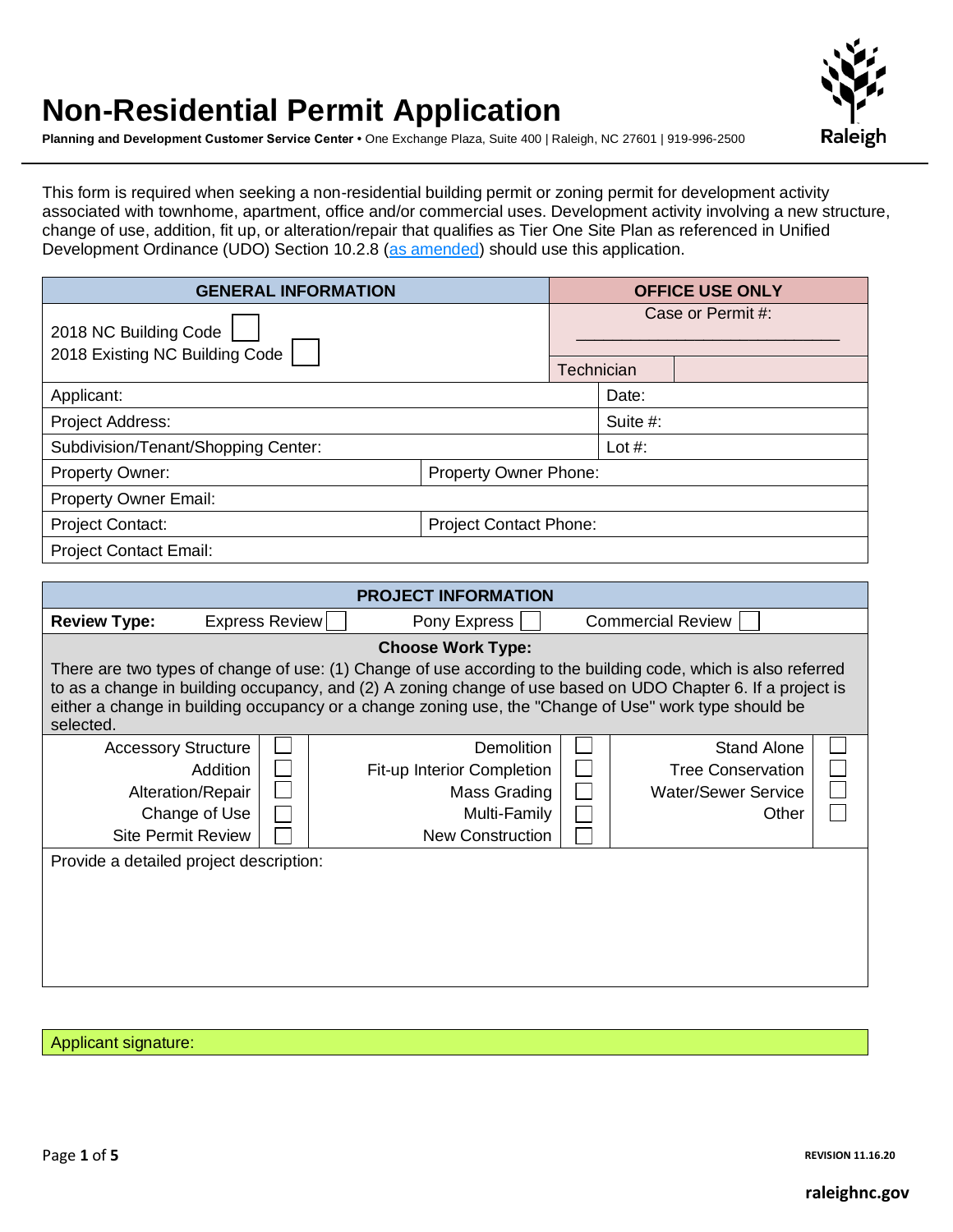| <b>ADDITIONAL PROJECT INFORMATION</b><br>Please fill in all blanks with the appropriate information. Missing information can result in a permit processing<br>delay. |                                  |                           |                                         |                    |                 |  |  |
|----------------------------------------------------------------------------------------------------------------------------------------------------------------------|----------------------------------|---------------------------|-----------------------------------------|--------------------|-----------------|--|--|
|                                                                                                                                                                      |                                  | Site Information          |                                         |                    |                 |  |  |
| Zoning district:                                                                                                                                                     | Overlay district:                |                           |                                         |                    |                 |  |  |
| Existing use (UDO Ch. 6):<br>Required parking (UDO Sec. 7.1):                                                                                                        |                                  |                           |                                         |                    | spaces          |  |  |
| Proposed use (UDO Ch. 6):                                                                                                                                            | Required parking (UDO Sec. 7.1): |                           |                                         |                    |                 |  |  |
| Will impervious surface change?<br>Existing impervious surface:<br>Yesl<br>$\mathsf{No}\Box$                                                                         |                                  |                           |                                         | sq. feet           |                 |  |  |
| Proposed change in impervious:                                                                                                                                       | sq. feet                         | Proposed total imperious: | sq. feet                                |                    |                 |  |  |
| <b>Building Information</b>                                                                                                                                          |                                  |                           |                                         |                    |                 |  |  |
| Existing building:<br>sq. feet                                                                                                                                       |                                  |                           | Is the existing building:<br>Heated     |                    | Unheated        |  |  |
| Proposed new building:<br>sq. feet                                                                                                                                   |                                  |                           | Is the proposed new building:<br>Heated |                    |                 |  |  |
| Total building size:                                                                                                                                                 | sq. feet                         | Is the total building:    |                                         | Heated             | Unheated $\Box$ |  |  |
| Existing height:<br>feet                                                                                                                                             | Proposed height:                 |                           | feet                                    | Number of stories: |                 |  |  |
| Total construction cost:                                                                                                                                             |                                  |                           |                                         |                    |                 |  |  |

## **MECHANICAL EQUIPMENT QUESTIONS**

If the scope of the proposed work consists of replacement of existing mechanical equipment only, and the answer to ANY of the below questions is "No" then a tier one site plan is required. See the [Non-Residential Permit Checklist](https://cityofraleigh0drupal.blob.core.usgovcloudapi.net/drupal-prod/COR15/NonResPermitChecklist.pdf) for submission requirements. If the answer to ALL the below questions is "Yes" a permit could be obtained using the E-Permit process.

| smaller (BTU or Tonnage) than the old/existing unit(s)?<br>3. Is (are) the A/C unit(s) for which the permit is being applied for the same type (split<br>or package) unit? | YES   |      |
|----------------------------------------------------------------------------------------------------------------------------------------------------------------------------|-------|------|
| 2. Is (are) the A/C unit(s) for which the permit is being applied for the same size or                                                                                     | YES I | NO L |
| 1. Is (are) the A/C unit(s) for which the permit is being applied for at the same location<br>of the old/existing unit?                                                    | YES   |      |

### **LIEN AGENT INFORMATION | www.liensnc.com**

NC law requires appointment of a lien agent. Contractors/subcontractors can give notice when they are working on the project. Lien Agent appointments are not required for improvements under \$30,000, or to the owner's existing residence, or for public building projects.

### **PLANS HOLDING POLICY**

It is the responsibility of the Applicant to pick up plans after each review cycle. If plans are not picked up 180 days from the last review cycle, they will be considered abandoned and will be destroyed.

### **RESIDENTIAL INFILL COMPATIBILITY (UDO 2.2.7)**

If this project is subject to residential infill compatibility (UDO Section 2.2.7) a foundation survey may be required. The foundation survey must be available at the time of zoning site inspection. For more information about residential infill, visit the [Residential Infill web page.](http://www.raleighnc.gov/business/content/PlanDev/Articles/DevServ/ResidentialInfillDevelopment.html)

Please select the response that applies to your application:

 $\Box$  Yes, this property does qualify as residential infill development

□ No, this property does not qualify as residential infill development

NOTE: If you are not sure if your property meets the infill standards, please complete an Infill Verification Request in the **Permit and Development Portal**. There is a \$45 fee for this request.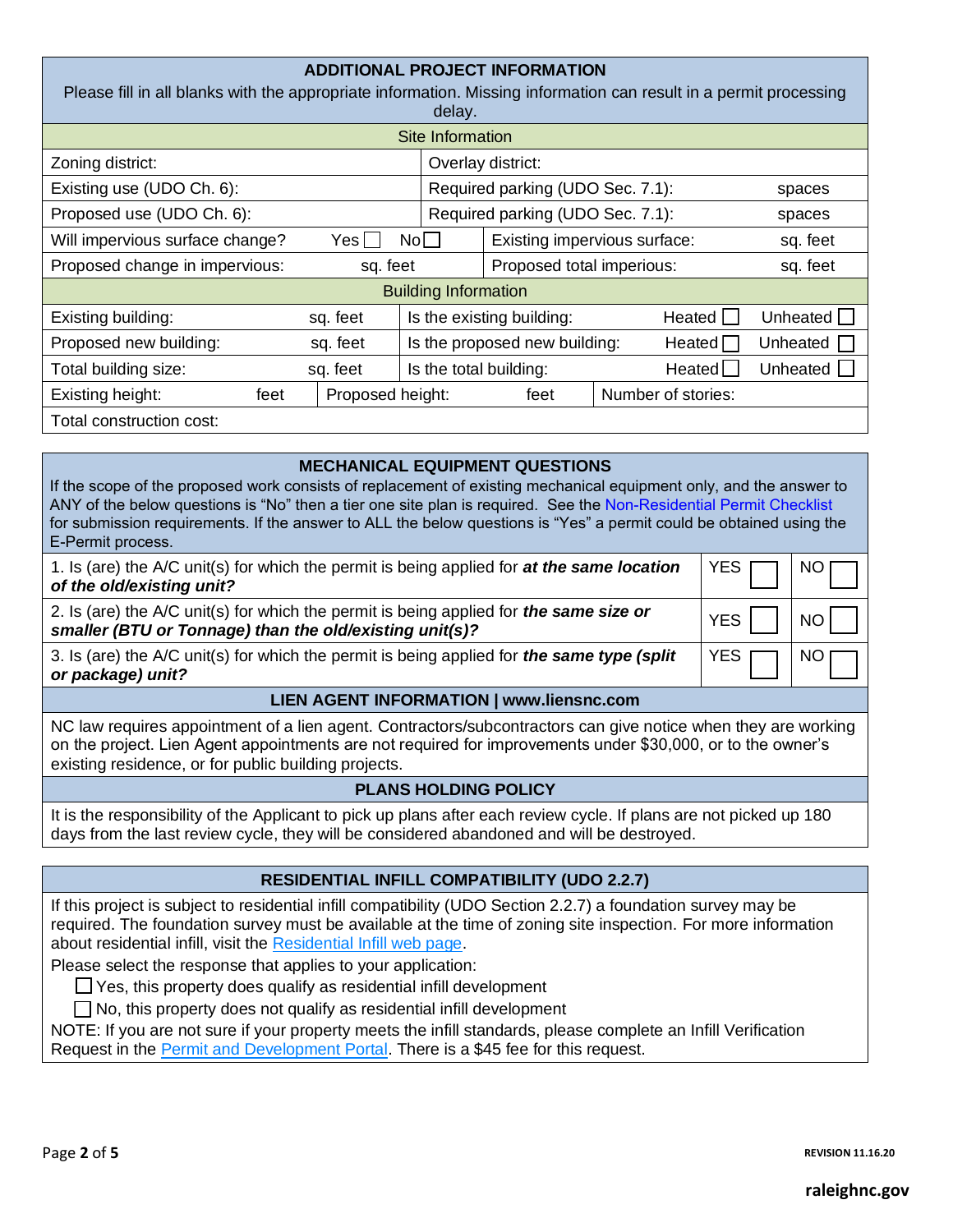Signatures are required for all license holders performing work. Permits will not be issued until all signatures are received. A [Permit Application Signature Addendum](http://www.raleighnc.gov/content/PlanDev/Documents/DevServ/Forms/PermitAppSignatureAddendum.pdf) is available for signatures not on this application.

| <b>BUILDING</b>                                                                                                                                                                 |                                                          | <b>License Holder Signature:</b>       |  |  |
|---------------------------------------------------------------------------------------------------------------------------------------------------------------------------------|----------------------------------------------------------|----------------------------------------|--|--|
| Contractor                                                                                                                                                                      |                                                          | <b>NC License #/Class</b>              |  |  |
| <b>Address</b>                                                                                                                                                                  |                                                          | City/State/Zip                         |  |  |
| Phone                                                                                                                                                                           |                                                          | Email                                  |  |  |
| Total Project Sq. Ft                                                                                                                                                            |                                                          | <b>Total Building Cost</b>             |  |  |
| Land Disturbing Permit #                                                                                                                                                        |                                                          | Wake Co. Well/Septic Permit #          |  |  |
| <b>Utilities</b>                                                                                                                                                                | Private[<br>Water:<br>Public $\Box$                      | Public $\Box$ Private $\Box$<br>Sewer: |  |  |
| <b>ELECTRICAL</b>                                                                                                                                                               |                                                          | License Holder Signature:              |  |  |
| Contractor                                                                                                                                                                      |                                                          | <b>NC License #/Class</b>              |  |  |
| <b>Address</b>                                                                                                                                                                  |                                                          | City/State/Zip                         |  |  |
| Phone                                                                                                                                                                           |                                                          | Email                                  |  |  |
| Voltage                                                                                                                                                                         | 600 or less<br>over $600$<br>50 or less $\Box$           | <b>Total Electrical Cost</b>           |  |  |
| <b>PLUMBING</b>                                                                                                                                                                 |                                                          | <b>License Holder Signature:</b>       |  |  |
| Contractor                                                                                                                                                                      |                                                          | <b>NC License #/Class</b>              |  |  |
| <b>Address</b>                                                                                                                                                                  |                                                          | City/State/Zip                         |  |  |
| Phone                                                                                                                                                                           |                                                          | Email                                  |  |  |
| <b>MECHANICAL</b>                                                                                                                                                               |                                                          | License Holder Signature:              |  |  |
| Contractor (HVAC)                                                                                                                                                               |                                                          | <b>NC License #/Class</b>              |  |  |
| <b>Address</b>                                                                                                                                                                  |                                                          | City/State/Zip                         |  |  |
| Phone                                                                                                                                                                           |                                                          | Email                                  |  |  |
| <b>Type of</b><br><b>Heating</b>                                                                                                                                                | Electrical $\Box$ Gas $\Box$ Hot Water $\Box$ Oil $\Box$ | Air Condition Size in Tons:            |  |  |
| <b>Work</b><br>Appliance/Duct □<br>Ventilation $\Box$<br>Refrigeration $\Box$<br>Fuel Piping $\Box$<br>Appliances $\Box$<br><b>Includes</b>                                     |                                                          |                                        |  |  |
| <b>REFRIGERATION</b>                                                                                                                                                            |                                                          | <b>NC License #/Class:</b>             |  |  |
| <b>Address</b>                                                                                                                                                                  |                                                          | City/State/Zip                         |  |  |
| Phone                                                                                                                                                                           |                                                          | Email                                  |  |  |
| <b>HOOD CONTRACTOR</b>                                                                                                                                                          |                                                          | <b>NC License #/Class:</b>             |  |  |
| <b>Address</b>                                                                                                                                                                  |                                                          | City/State/Zip                         |  |  |
| Phone                                                                                                                                                                           |                                                          | Email                                  |  |  |
| <b>ZONING</b>                                                                                                                                                                   |                                                          |                                        |  |  |
| Contractor                                                                                                                                                                      | Phone                                                    | Email                                  |  |  |
| <b>Address</b>                                                                                                                                                                  |                                                          | City/State/Zip                         |  |  |
| Site Plan<br>Swimming Pool<br>Accessory Structure<br>Fence/Wall/Retaining Wall<br><b>Type of</b><br>Parking Lot<br><b>Work</b><br>Landscaping<br>Solid Waste/Recycling<br>Other |                                                          |                                        |  |  |
| <b>URBAN FORESTRY</b>                                                                                                                                                           |                                                          |                                        |  |  |
| Contractor                                                                                                                                                                      | Phone                                                    | Email                                  |  |  |
| Address                                                                                                                                                                         |                                                          | City/State/Zip                         |  |  |
| <b>Type of</b>                                                                                                                                                                  | Tree Pruning (TCA)<br>Tree Impact (Right-of-Way)         |                                        |  |  |
| <b>Work</b>                                                                                                                                                                     | <b>Tree Buffer Protection</b><br>Tree Removal (TCA) [    | Prop. Street Trees (Right-of-way)      |  |  |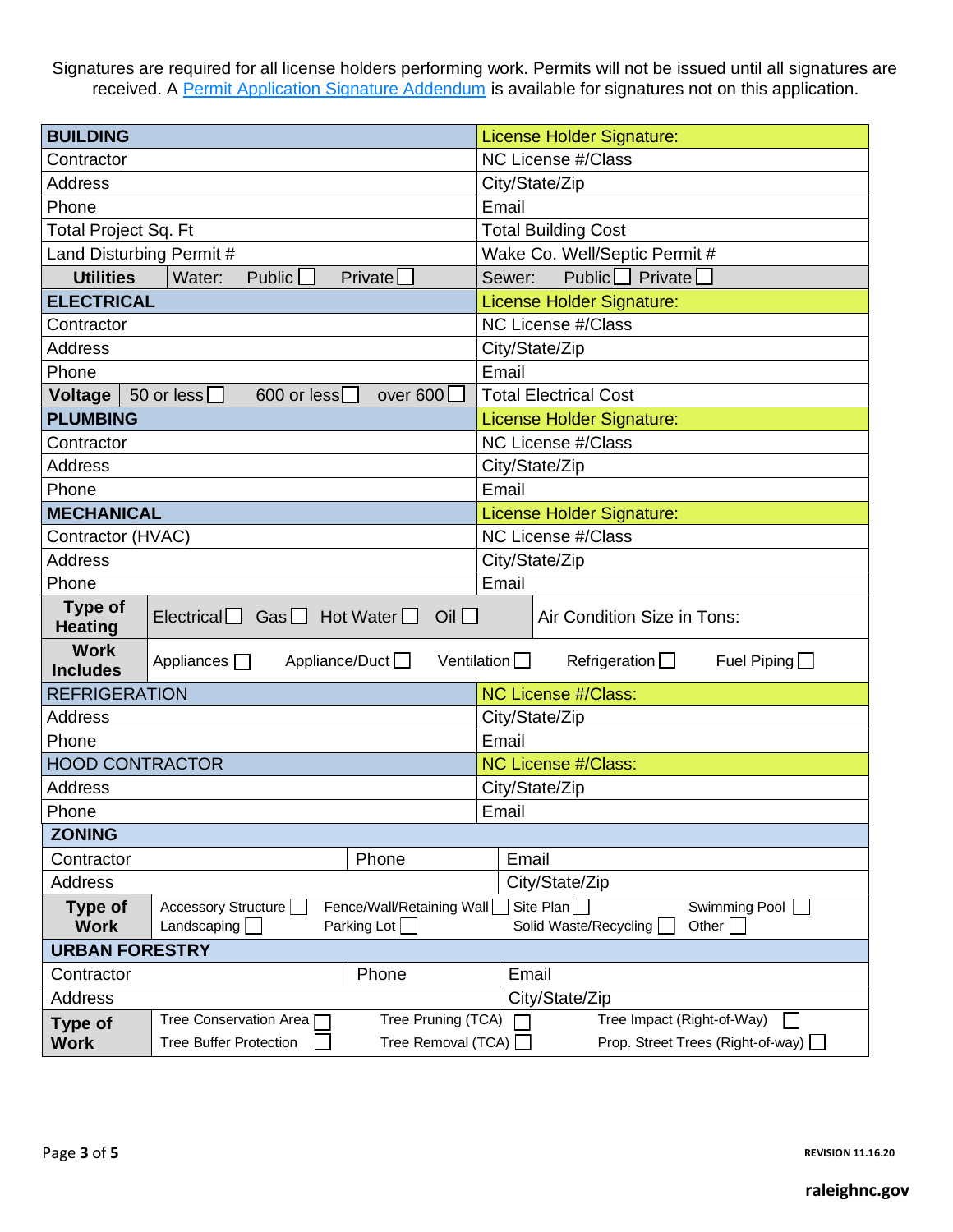| <b>FIRE</b>                                                                                                                                                                                                                  |                                                                                                  |       |                                                                                                                                                                   |                                                                                                                                         |  |  |  |
|------------------------------------------------------------------------------------------------------------------------------------------------------------------------------------------------------------------------------|--------------------------------------------------------------------------------------------------|-------|-------------------------------------------------------------------------------------------------------------------------------------------------------------------|-----------------------------------------------------------------------------------------------------------------------------------------|--|--|--|
| <b>COMMERICAL SPRINKLER CONTRACTOR</b>                                                                                                                                                                                       |                                                                                                  |       | <b>NC License #/Class:</b>                                                                                                                                        |                                                                                                                                         |  |  |  |
| <b>Address</b>                                                                                                                                                                                                               |                                                                                                  |       |                                                                                                                                                                   | City/State/Zip                                                                                                                          |  |  |  |
| Phone                                                                                                                                                                                                                        |                                                                                                  |       |                                                                                                                                                                   | Email                                                                                                                                   |  |  |  |
|                                                                                                                                                                                                                              | <b>FIRE ALARM CONTRACTOR</b>                                                                     |       |                                                                                                                                                                   | <b>NC License #/Class:</b>                                                                                                              |  |  |  |
| <b>Address</b>                                                                                                                                                                                                               |                                                                                                  |       |                                                                                                                                                                   | City/State/Zip                                                                                                                          |  |  |  |
| Phone                                                                                                                                                                                                                        |                                                                                                  |       |                                                                                                                                                                   | Email                                                                                                                                   |  |  |  |
|                                                                                                                                                                                                                              | FIRE SUPPRESSION CONTRACTOR                                                                      |       |                                                                                                                                                                   | <b>NC License #/Class:</b>                                                                                                              |  |  |  |
| <b>Address</b>                                                                                                                                                                                                               |                                                                                                  |       |                                                                                                                                                                   | City/State/Zip                                                                                                                          |  |  |  |
| Phone                                                                                                                                                                                                                        |                                                                                                  |       |                                                                                                                                                                   | Email                                                                                                                                   |  |  |  |
|                                                                                                                                                                                                                              |                                                                                                  |       |                                                                                                                                                                   |                                                                                                                                         |  |  |  |
|                                                                                                                                                                                                                              |                                                                                                  |       |                                                                                                                                                                   | If hazardous materials are involved please submit a Hazardous Materials Permit Application.                                             |  |  |  |
| <b>Type of</b><br><b>System</b>                                                                                                                                                                                              | Compressed Gas<br>Fire Pump<br>Flammable/Combustible Liquids<br>Flammable Spray/Dip<br>Fuel Tank |       | <b>Hazardous Materials</b><br>Standpipe<br><b>Storage Battery</b><br>Hood<br>Suppression<br><b>Industrial Ovens</b><br>Private Fire Hydrant<br>Other<br>Sprinkler |                                                                                                                                         |  |  |  |
| <b>SIGNS</b>                                                                                                                                                                                                                 |                                                                                                  |       |                                                                                                                                                                   |                                                                                                                                         |  |  |  |
| Sign Company                                                                                                                                                                                                                 |                                                                                                  | Phone |                                                                                                                                                                   | Email                                                                                                                                   |  |  |  |
| <b>Address</b>                                                                                                                                                                                                               |                                                                                                  |       | City/State/Zip                                                                                                                                                    |                                                                                                                                         |  |  |  |
| Awning*<br>Construction□<br>Off Premise<br>Special Events <sup></sup><br>Wall<br>Type of<br>Tract Identification□<br>Sign<br>Temporary<br>Under Canopy <sup>1</sup><br>Canopy<br>Ground $\Box$<br>Projecting<br>Other $\Box$ |                                                                                                  |       |                                                                                                                                                                   |                                                                                                                                         |  |  |  |
| *Awnings do not require a sign permit under the UDO; however, if the awning encroaches over the public<br>right-of-way, a Minor Encroachment Application is required.                                                        |                                                                                                  |       |                                                                                                                                                                   |                                                                                                                                         |  |  |  |
|                                                                                                                                                                                                                              |                                                                                                  |       |                                                                                                                                                                   | NOTE FOR ALL SIGNS: If your sign projects over/is placed on the public right-of-way, please submit a<br>Minor Encroachment Application. |  |  |  |
|                                                                                                                                                                                                                              | <b>LAND DISTURBING/FLOOD</b>                                                                     |       |                                                                                                                                                                   |                                                                                                                                         |  |  |  |
| Contractor                                                                                                                                                                                                                   |                                                                                                  | Phone |                                                                                                                                                                   | Email                                                                                                                                   |  |  |  |
| Address                                                                                                                                                                                                                      |                                                                                                  |       |                                                                                                                                                                   | City/State/Zip                                                                                                                          |  |  |  |
|                                                                                                                                                                                                                              | Total Disturbed Area (sq. ft.)                                                                   |       |                                                                                                                                                                   | <b>Construction Cost</b>                                                                                                                |  |  |  |
| Phone<br><b>Flood Contractor</b>                                                                                                                                                                                             |                                                                                                  |       | Email                                                                                                                                                             |                                                                                                                                         |  |  |  |
| <b>Address</b>                                                                                                                                                                                                               |                                                                                                  |       |                                                                                                                                                                   | City/State/Zip                                                                                                                          |  |  |  |
| <b>RIGHT-OF-WAY</b>                                                                                                                                                                                                          |                                                                                                  |       |                                                                                                                                                                   |                                                                                                                                         |  |  |  |
| Phone<br>Contractor                                                                                                                                                                                                          |                                                                                                  |       | Email                                                                                                                                                             |                                                                                                                                         |  |  |  |
| <b>Address</b>                                                                                                                                                                                                               |                                                                                                  |       |                                                                                                                                                                   | City/State/Zip                                                                                                                          |  |  |  |
| Performance Bond and General Liability on file with City? Yes□<br>No <sub>1</sub>                                                                                                                                            |                                                                                                  |       |                                                                                                                                                                   |                                                                                                                                         |  |  |  |
| NOTE: Permits for work within the right-of-way cannot be issued without bond.                                                                                                                                                |                                                                                                  |       |                                                                                                                                                                   |                                                                                                                                         |  |  |  |
|                                                                                                                                                                                                                              | <b>Type of Work</b>                                                                              |       |                                                                                                                                                                   |                                                                                                                                         |  |  |  |
|                                                                                                                                                                                                                              | Driveway new/mod                                                                                 |       | <b>Number of Driveways</b>                                                                                                                                        |                                                                                                                                         |  |  |  |
| Sidewalk/Curb and<br>Gutter new                                                                                                                                                                                              |                                                                                                  |       | Linear feet                                                                                                                                                       |                                                                                                                                         |  |  |  |